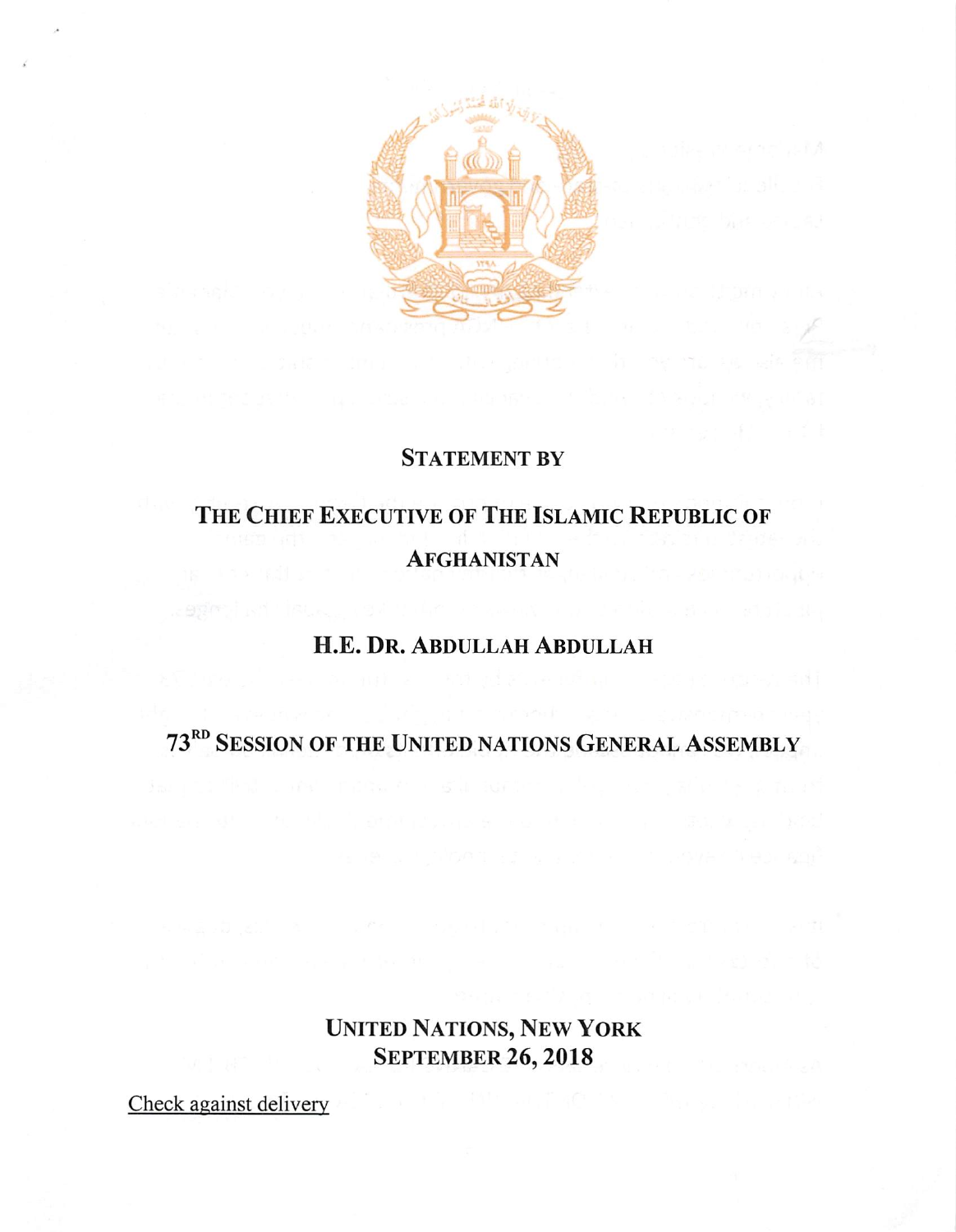# بِسْمِ اللهِ الرَّحْمٰنِ الرَّحِيْمِ

Madame President, Excellencies heads-of-state and governments, Ladies and gentlemen.

Allow me to start by extending my congratulations to you Madame President and wishing the 73<sup>rd</sup> UNGA presidency much success. Let me also assure you that working with UN member states and the UN family, we look forward to advancing the seven priorities set in the UNGA73 agenda.

From this podium, Iwould like to provide the General Assembly with the latest in regard to the situation in Afghanistan - the gains, opportunities and challenges that my nation faces at this critical juncture - in addition to our views on other key global challenges.

The record of accomplishments by this institution over the past 73 years demonstrates that wherever it might be, and whoever it might impact, we cannot escape the ripple effects of, or delink ourselves from the global, national, communal and human connectivities that bind us, whether in relation to the environment, climate, international finance or even the cyber and technology arenas.

It is therefore critically important to go beyond just words, duplication of efforts or ineffective models that get inter-mingled and, at times, spur countervailing or lopsided interests.

As Albert Einstein once said: WE CANNOT SOLVE OUR PROBLEMS WITH THE SAME LEVEL OF THINKING THAT CREATED THEM.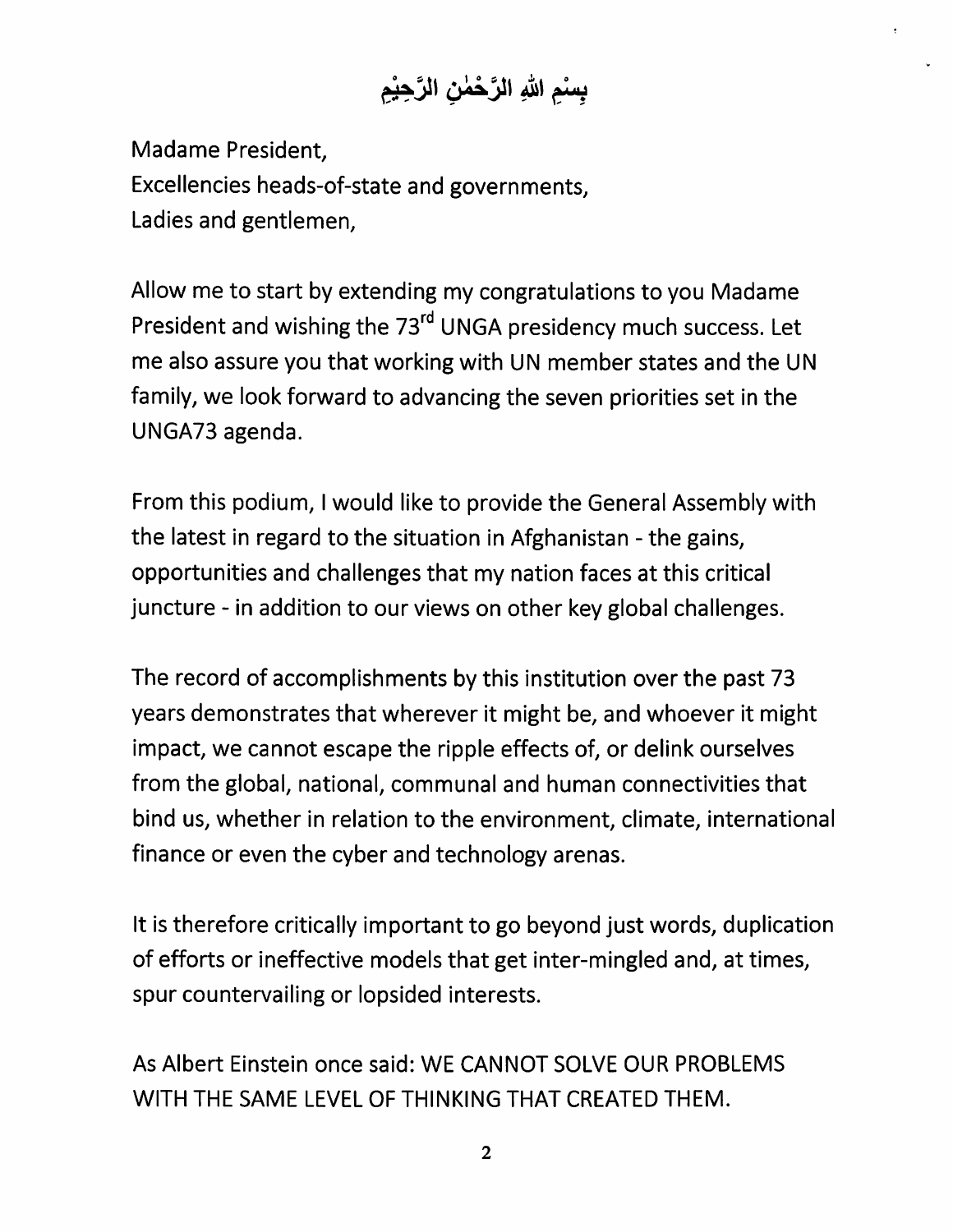Whether we are addressing hunger, acute poverty, climate change, overpopulation, terrorism, conflict, displacement, inequality or organized crime, we all share and own bits and pieces of the problems, in the same manner that we collectively benefit or learn from the solutions.

As a result, we need to explore new means and identify new tools for reaching a wider consensus through more thoughtful dialogue and result-oriented action.

Henceforth, to this day, we do not have a globally and officially acceptable definition for "terrorism," a nefarious phenomenon used by rogue or politically-connected, criminal, state or non-state actors, using religious, ideological, economic or psychological cover to disrupt the status-quo, upend the global and nation-state order and reach a particular set of radical goals through the sheer use of indiscriminate violence that no religion in its undistorted form condones.

While we are determined to fight with vigor newer versions of terror presenting themselves as remnants of DAESH in a few pockets inside Afghanistan, we are still struggling to fully comprehend the role that terror breeding grounds sanctuaries and funding pools  $-$  in many cases tied to criminal and illicit drug networks  $-$  play in the use and spread of terrorism. We are still trying to figure out how to render terrorism impotent as a policy tool used by some to further specific agendas.

For example, Afghanistan has for almost a quarter of a century experienced the loss of tens of thousands of innocent lives and major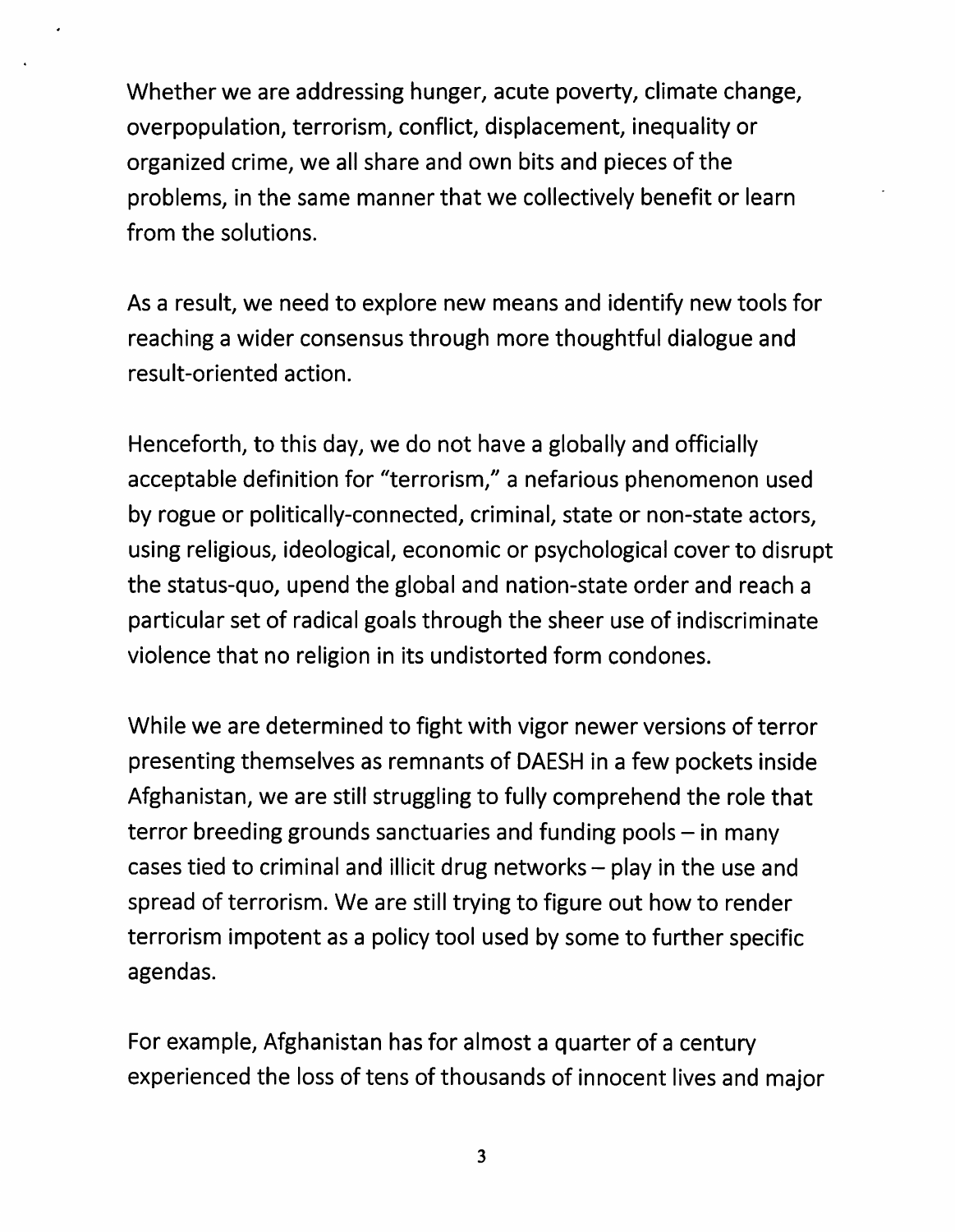infrastructural damage; It is partly because of geography, and partly because of short-sighted strategies and regional agendas that have generated an umbilical reliance on non-state actors used to keep others unstable through violence and the promotion of extremism.

÷,

It has resulted in complacency and impunity. Thus, we need to do more and go beyond the ineffective norms to bring about change and accountability.

We have asked our neighboring states, especially Pakistan, to help targeted societies - including their own - deal with this menace. We are looking forward to the timely and effective implementation of the recently agreed Afghanistan-Pakistan Action Plan for Peace and Solidarity (APPAPS).

All stakeholders need to agree to treat all shades of terrorism as one, shut down the breeding grounds and sanctuaries and to prosecute or repatriate the violators. The response thus far has been sparse and insufficient. We are working with all countries near and afar to bring about better results.

On that basis, Afghanistan stands for the balanced implementation of all four pillars of the UN Global Counter-Terrorism Strategy; and noncompliance must be seriously addressed as well. My country has also begun a process of structured cooperation with the UN Office on Counter-Terrorism and we are supportive of regional initiatives through forums that focus on such priority concerns. We will continue to engage and work with regional stakeholders in this regard.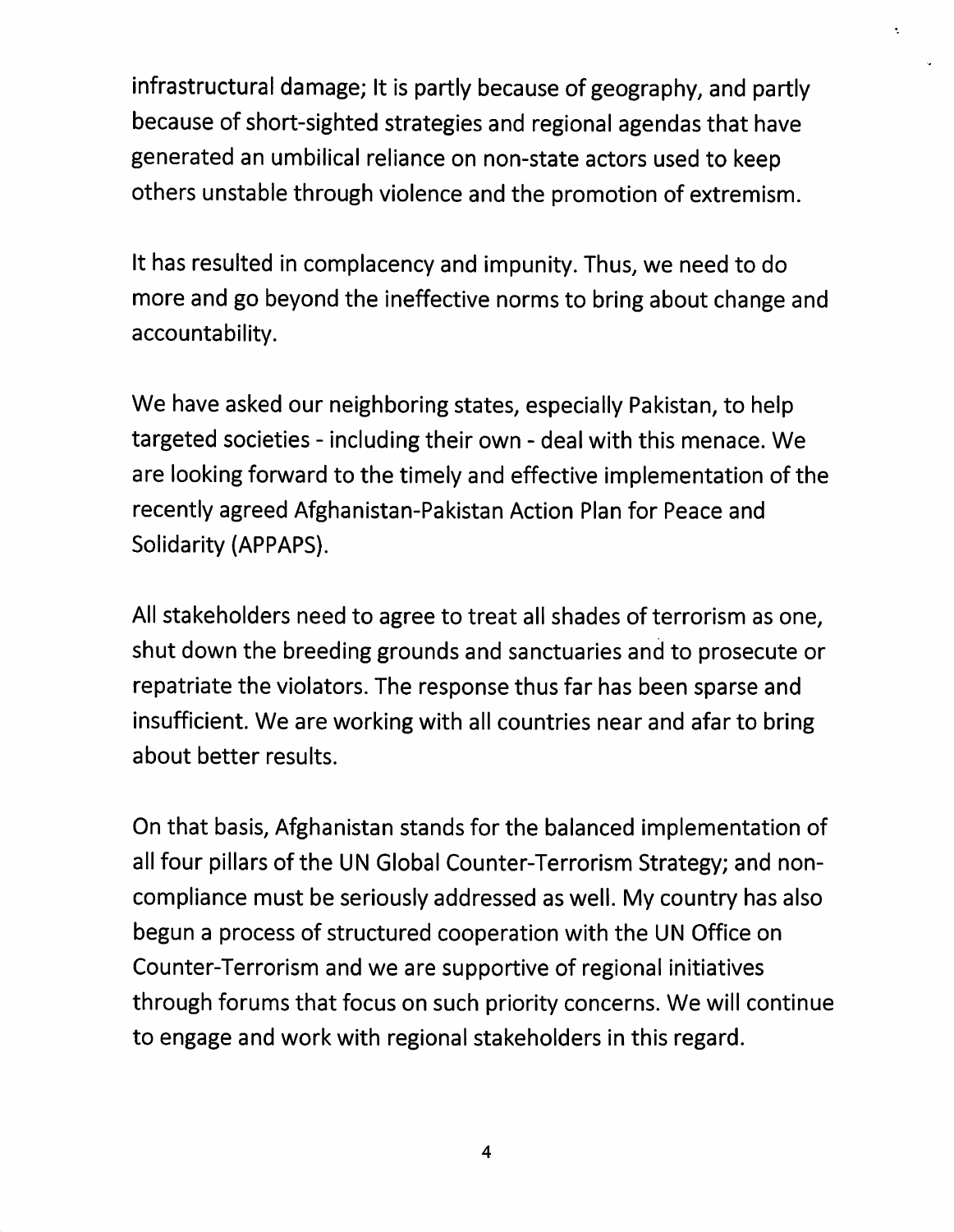Excellencies, ladies and gentlemen.

Since we last met, Afghanistan has turned a page and made unprecedented overtures to the Taliban to be part of a credible Afghan-owned and Afghan-led peace process that could lead to a just and comprehensive political settlement through talks and reconciliation.

On several occasions, we have pledged our commitment to unconditional intra-Afghan dialogue and the restoration of all rights and privileges for those who agree to end the cycle of violence. We even announced a unilateral ceasefire earlier this year that was agreed to by the Taliban for a three-day period and gave the Afghans a glimpse of what peace can look and feel like.

Unfortunately, extraneous agendas prevented us to replicate a second ceasefire more recently. But we will not rest, and we have vowed to pursue what is right and attainable.

Iwant to express my sincere thanks to all nations, especially the United States, concerned nations and parties, including the Governments of the Kingdom of Saudi Arabia and Indonesia- both of whom recently hosted Ulema gatherings – the UN and others for encouraging all sides to set the stage for a process that would lead to talks and a Just and comprehensive negotiated settlement.

Looking at the 25 year-long record, a pre-requisite for talks is to learn from the history of peace engagements. We see that a dual approach is necessary to make sure that we win the peace but also protect and preserve our people's gains and hard-earned achievements; They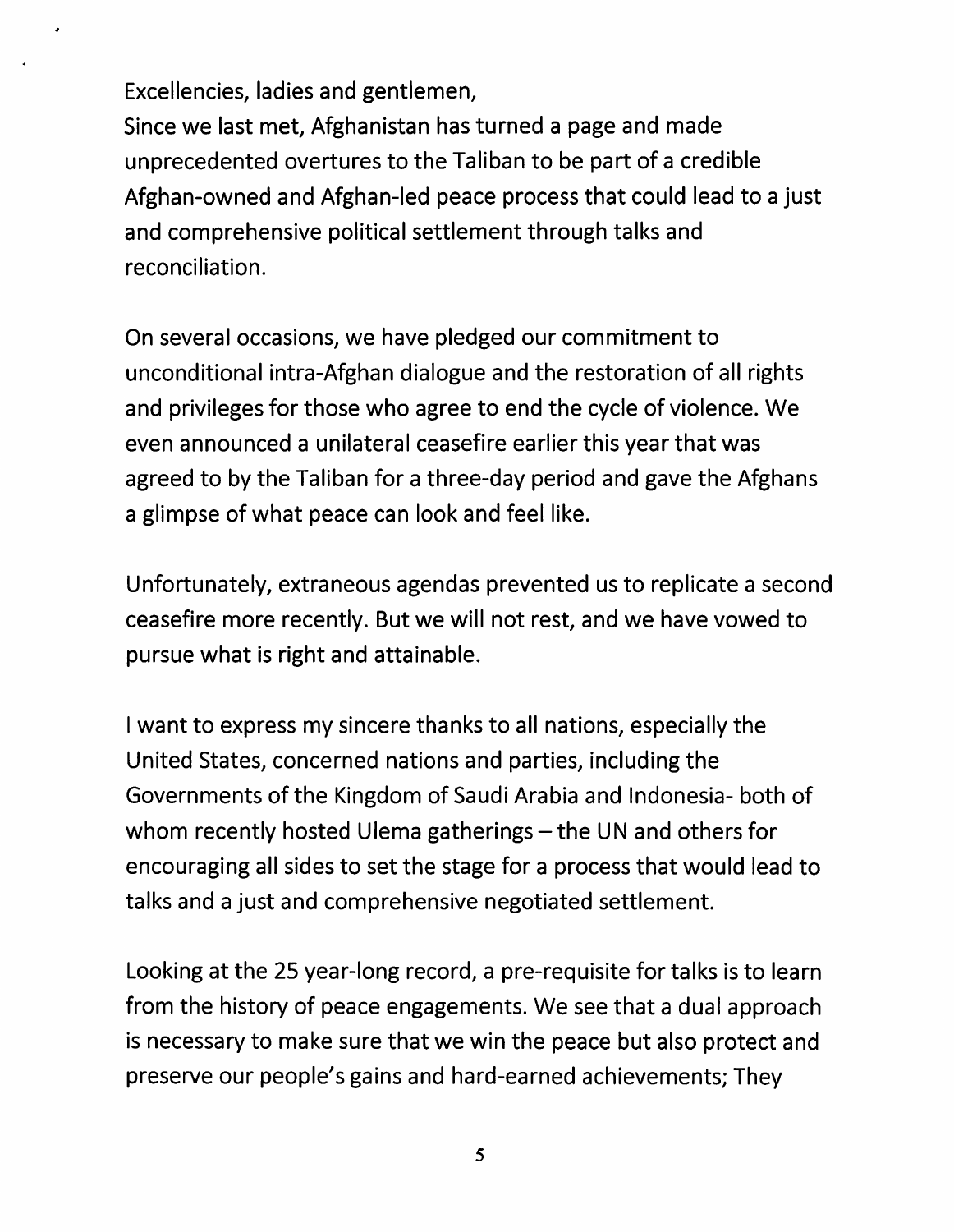include the constitutional order, freedom of expression, human and gender rights and creating economic opportunities.

Iwant to pause here and pay tribute to Afghans who continue to suffer as a result of violence, as well as to our valiant national security forces for their steadfast defense of our nation and for standing tall and strong at the frontline against terrorism.

Excellencies, ladies and gentlemen.

Two important popular tests are ahead in Afghanistan: Parliamentary elections slated for next month and presidential elections for next year. Drawing on past experiences, both President Ashraf Ghani and I agree that political legitimacy is derived from the will of the people.

While we pursue peace efforts and deal with security and governance challenges, we are reminded that, eventually, we need to make sure that, given our circumstances, the electoral process is trust-worthy and that the electorate can agree to a fairly credible and legitimate outcome.

Regardless of who wins or loses, Afghanistan's future rests on nurturing national consensus that provides unity of purpose aimed at peace and political stability deriving legitimacy from foundations that are pluralistic, inclusive and democratic.

In this regard, I want to thank the United Nations - UNAMA in particular - the European Union and all other contributors and donors for helping us move the process forward.

6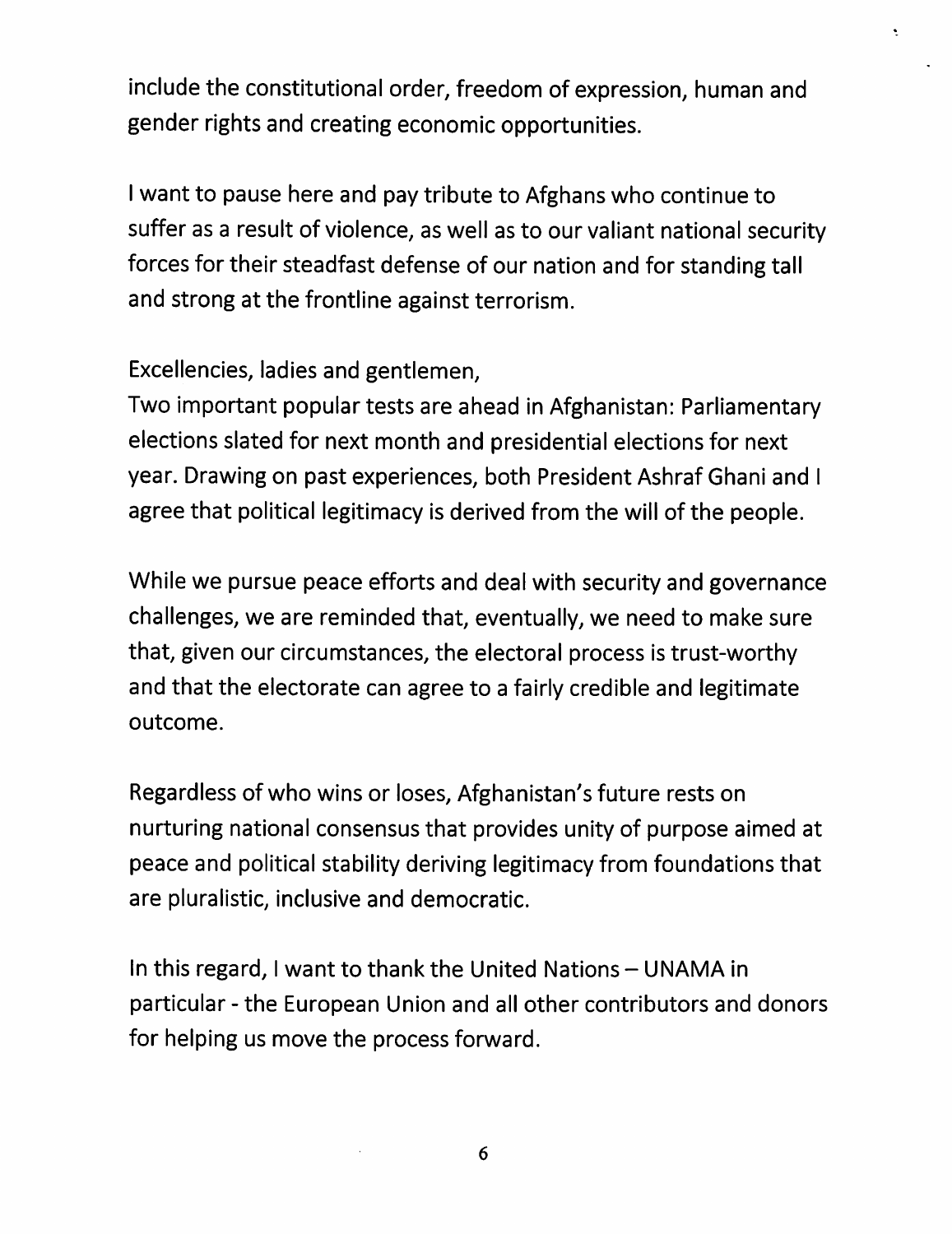Furthermore, we look forward to the upcoming Geneva Ministerial on Afghanistan in November. It will be an excellent occasion to evaluate our work and the path ahead with the donors since we last met.

Excellencies, ladies and gentlemen.

On the humanitarian front, Afghanistan also faces the daunting tasks associated with an impending drought, refugee resettlement and internal displacement caused by climactic and natural abnormalities, food insecurity and security threats.

Estimated to impact two-third of the country and the livelihoods of more than four million people, with the potential to force a million more into migration, we are in dire to attend to their humanitarian needs.

I want to thank the Office for the Coordination of Humanitarian Affairs, other UN agencies, NGOs and donors for their contributions and hard work on the ground, however, we urge the international community to fully fund Afghanistan's Humanitarian Response Plan 2018-2021.

Excellencies, dear colleagues.

The peaceful settlement of disputes and protection of oppressed peoples are core principles of the UN Charter, which benefit the promotion and preservation of international peace and security. As a war-ravaged country, we sympathize and feel for the people of Syria, Yemen and other victimized communities around the world, in the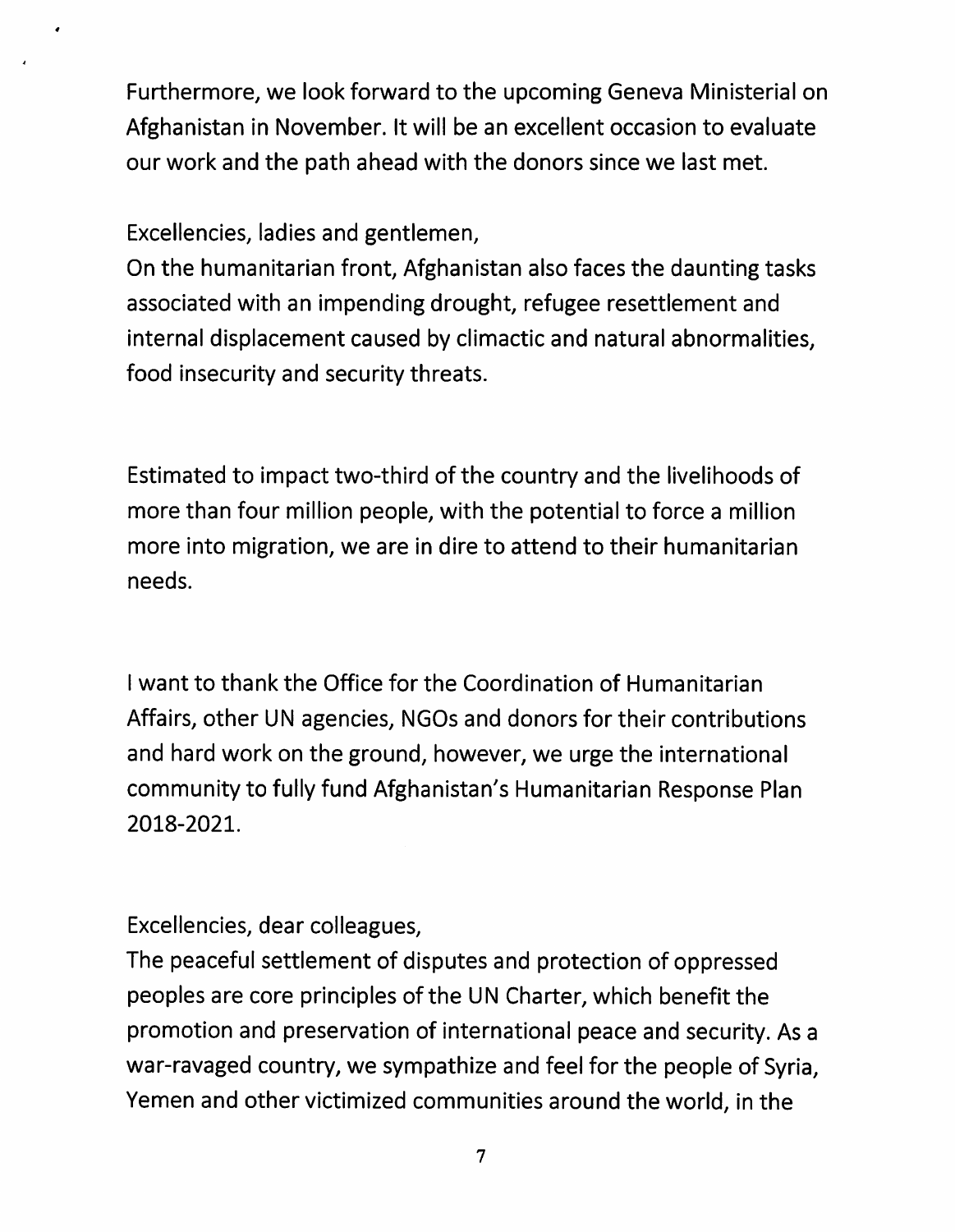same manner that we stand for the basic rights to protection of the Rohingya population in Myanmar. Afghanistan stands in full support of all UN and other international efforts aimed at achieving a just, comprehensive and lasting settlement to the question of Palestine, including a UN General Assembly call for an international protection mechanism for civilians.

 $\hat{\mathbf{z}}$ 

Moreover, the UN's refined peace-building activities should provide due focus on the principle of national ownership; implementation of the 2030 Agenda for Sustainable Development; and promoting greater coherence among relevant UN entities and agencies and development.

In regard to the reform agenda, we stand in full support of efforts aimed at strengthening the role of the UN in the context of the Secretary General's initiatives. The creation of the Department of Political and Peace-building Affairs is a welcome move, as is the formation of the Office of Counter-Terrorism. We are looking forward to the implementation of the resolution adopted on the Repositioning of UN Development System and believe it will enhance our achievements in the formation of One-UN in Afghanistan.

Afghanistan's active role within the UN system is currently more pronounced than ever before. Our chairmanship of the Third Committee during the 73 $^{rd}$  session comes at a crucial time as we have aimed to initiate and adopted several resolutions on shared themes that include victims of terrorism and threats of lEDs, in addition to refugee and migrant issues, rights of children, women's empowerment, human rights, social development, and other relevant Committee agenda items.

 $\lambda$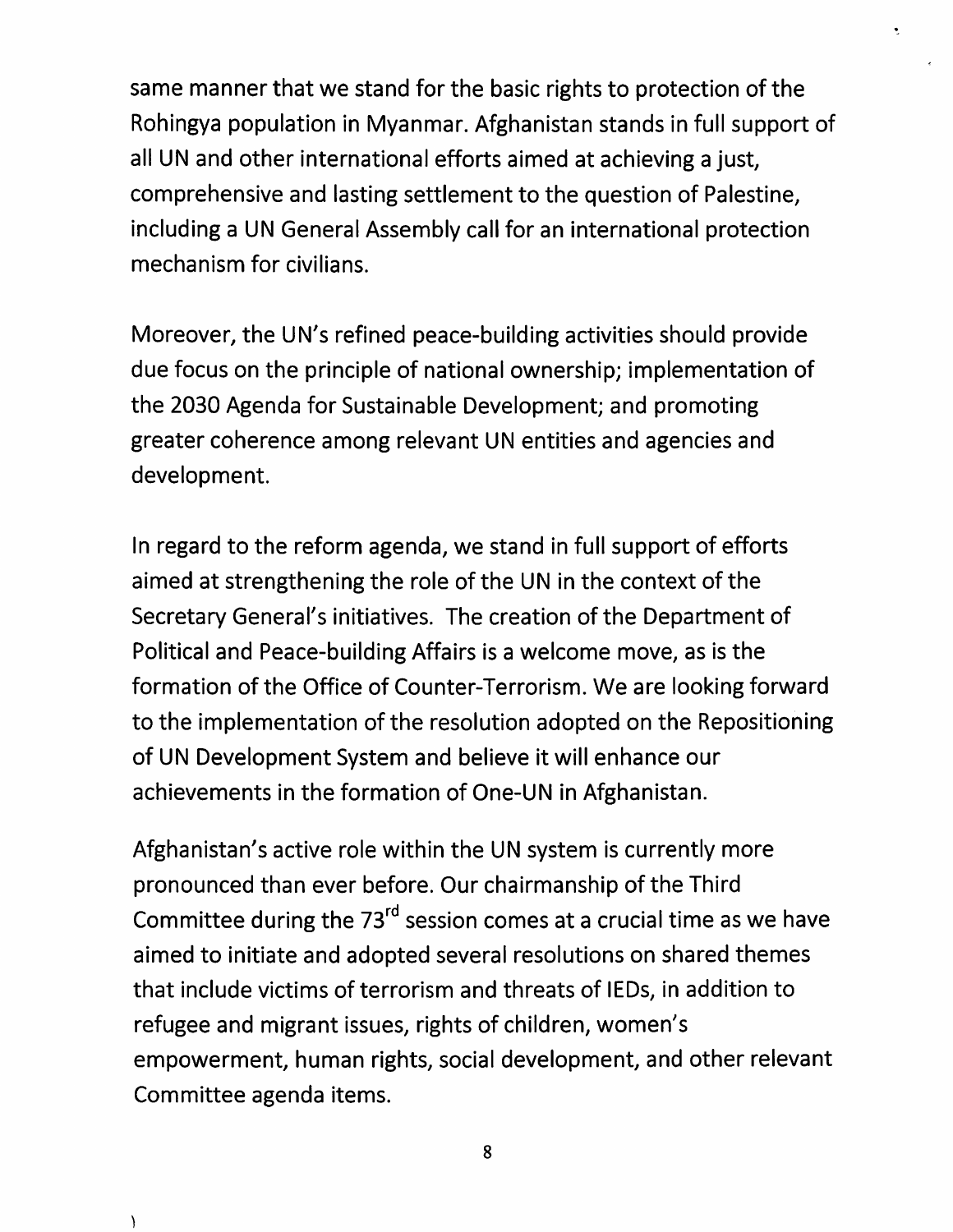Furthermore, Afghanistan's election to the UN Human Rights Council for the first time in 2017 marked our commitment and showcased our achievements in this regard. We remain a party to major international protocols and conventions on human rights. I am pleased to inform that Afghanistan has recently passed a set of national legislation prohibiting cruel and degrading treatment, endorsed the Law Inhibiting Torture, on Combating Human and Migrants Trafficking, Criminal Procedures Code, and on Prohibition of Children Recruitment in our Security Forces. On the latter, we are working closely with the office of Special Representative of the Secretary-General on Children and Armed Conflict.

### Excellencies, ladies and gentlemen,

I want to leave this podium today by presenting a bold concept  $-$  also recently mentioned by President Ghani - that can form a new visionary paradigm for my country and our region as we strive to end four decades of conflict and enter a new phase free of violence and forced implementation of stagnant ideas and spoiler habits.

It is a concept that dwells on Afghanistan over the next few years becoming a platform of cordiality for regional and hemispheric cooperation, in sharp contrast to being pushed and pulled toward becoming an area of instability and confrontation.

Our people, who pose no danger to anyone, are demanding a fundamental change where they can play a constructive and collaborative role across boundaries, and help turn their country into a roundabout of people, goods, services, communications, cooperation and ideas across the wider region.